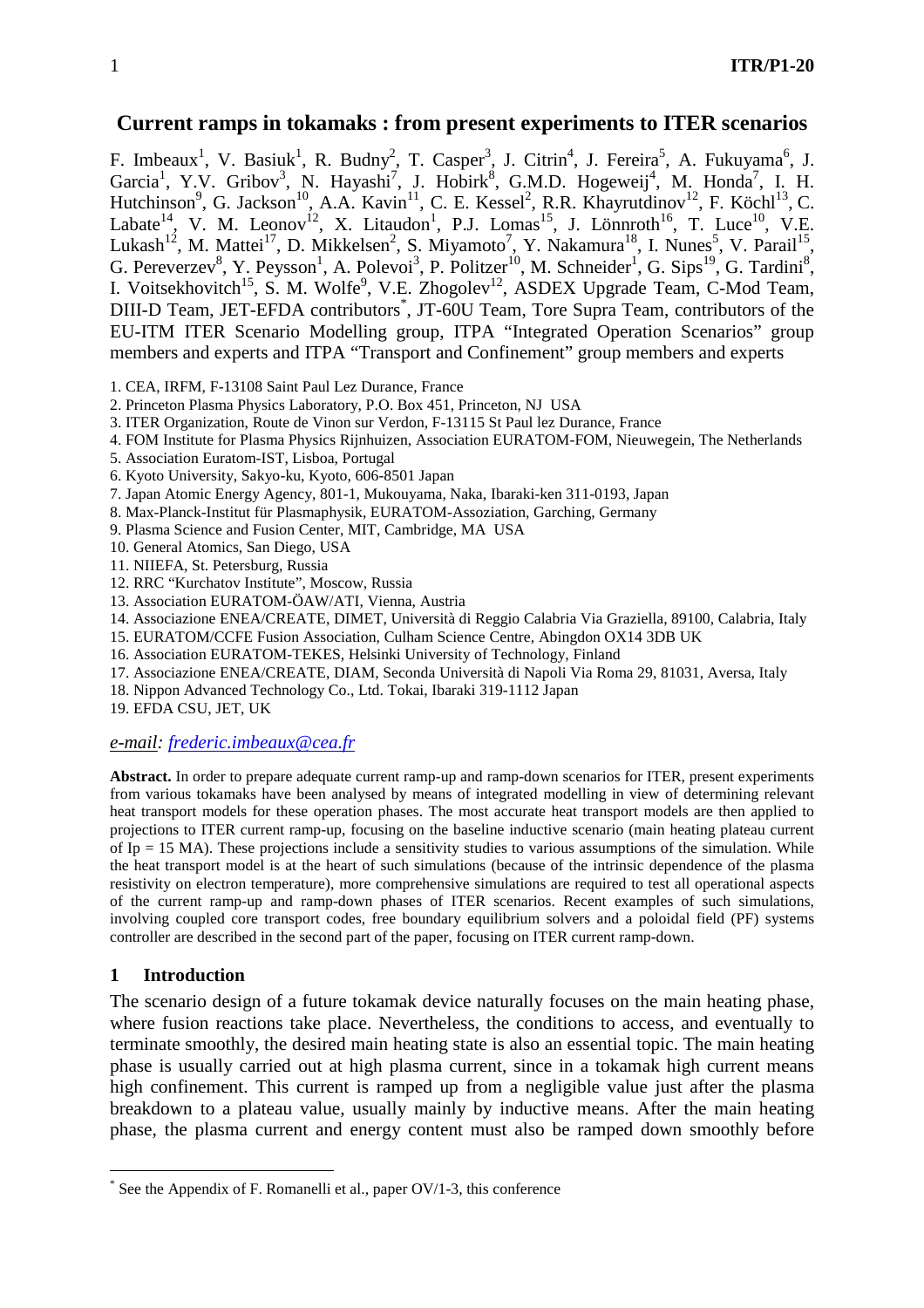stopping the plasma discharge. There are several issues to be addressed during plasma current ramp phases of tokamak operation: Magnetohydrodynamic (MHD) activity can take place and lead to early plasma termination, depending on the shape of the plasma current density profile. The design of the Poloidal Field (PF) system and plasma shape controller must allow ramping up the plasma current while providing stable plasma equilibrium. In addition, a significant amount of magnetic flux is needed to ramp the plasma up inductively, thus the flux consumption during the current ramp is also a key element in the design of the PF system. Finally, the confinement / MHD properties of the final "main heating" phase depend on the qprofile obtained at the end of the ramp-up and may be optimised by applying additional heating and non-inductive current drive during the current ramp.

Current ramp down in ITER is also quite a challenging part of plasma operation. Apart from the issue of not exceeding the density limit, a burning plasma is usually in H mode before the current ramp-down and shall return to L-mode before termination. During the H-L transition the plasma quickly loses energy content, which needs to be properly handled by the vertical stability system.

In order to prepare adequate current ramp-up and ramp-down scenarios for ITER, present experiments from various tokamaks (mainly JET, and also ASDEX Upgrade, Tore Supra) have been analysed by means of integrated modelling in view of determining heat transport models relevant for the current ramp-up and ramp-down phases. The results of these studies are presented and projections to ITER current ramp-up and ramp-down scenarios are done, focusing on the baseline inductive scenario (main heating plateau current of  $Ip = 15 MA$ ).

While the heat transport model is at the heart of such simulations (because of the intrinsic dependence of the plasma resistivity on electron temperature), more comprehensive simulations are required to test all operational aspects of the current ramp-up and ramp-down phases of ITER scenarios. Recent examples of such simulations, involving coupled core transport codes, free boundary equilibrium solvers and a PF systems controller are described in the second part of the paper (section 3).

## **2 Heat transport studies for current ramp-up**

We present here simulations aiming at validating heat transport models on existing experiments, then use the validated models for extrapolation to ITER. The simulations reported in this section are solving the one-dimensional (radial direction) fluid transport equations on poloidal magnetic flux (current diffusion equation) and electron and ion heat transport. The equilibrium is calculated consistently with the results of the transport equations, using fixed boundary solvers. When analysing present experiments, the shape of the Last Closed Flux Surface (LCFS) prescribed in the simulation is determined from magnetic measurements.

## *2.1 Validating heat transport models against present current ramp-up experiments*

A database of 8 discharges, mainly from the JET tokamak, has been selected covering ohmic current ramp-up cases, as well as ramp-up assisted with moderate additional heating (up to a few MW). While JET dominates the dataset, a few experiments from Tore Supra and ASDEX Upgrade have been used as well, in order to test the validity of the models for different machine size and plasma shape, which is quite important in view of extrapolation to ITER. Up to now, this heat transport model validation effort has essentially been conducted by modellers from the Iter Scenario Modelling group of the European Integrated Tokamak Modelling Task Force (see [1] for a presentation of the first results of this group), using the three major European transport codes, namely ASTRA [2], CRONOS [3] and JETTO [4]. This has been the occasion of detailed code benchmarking, quite useful to detect possible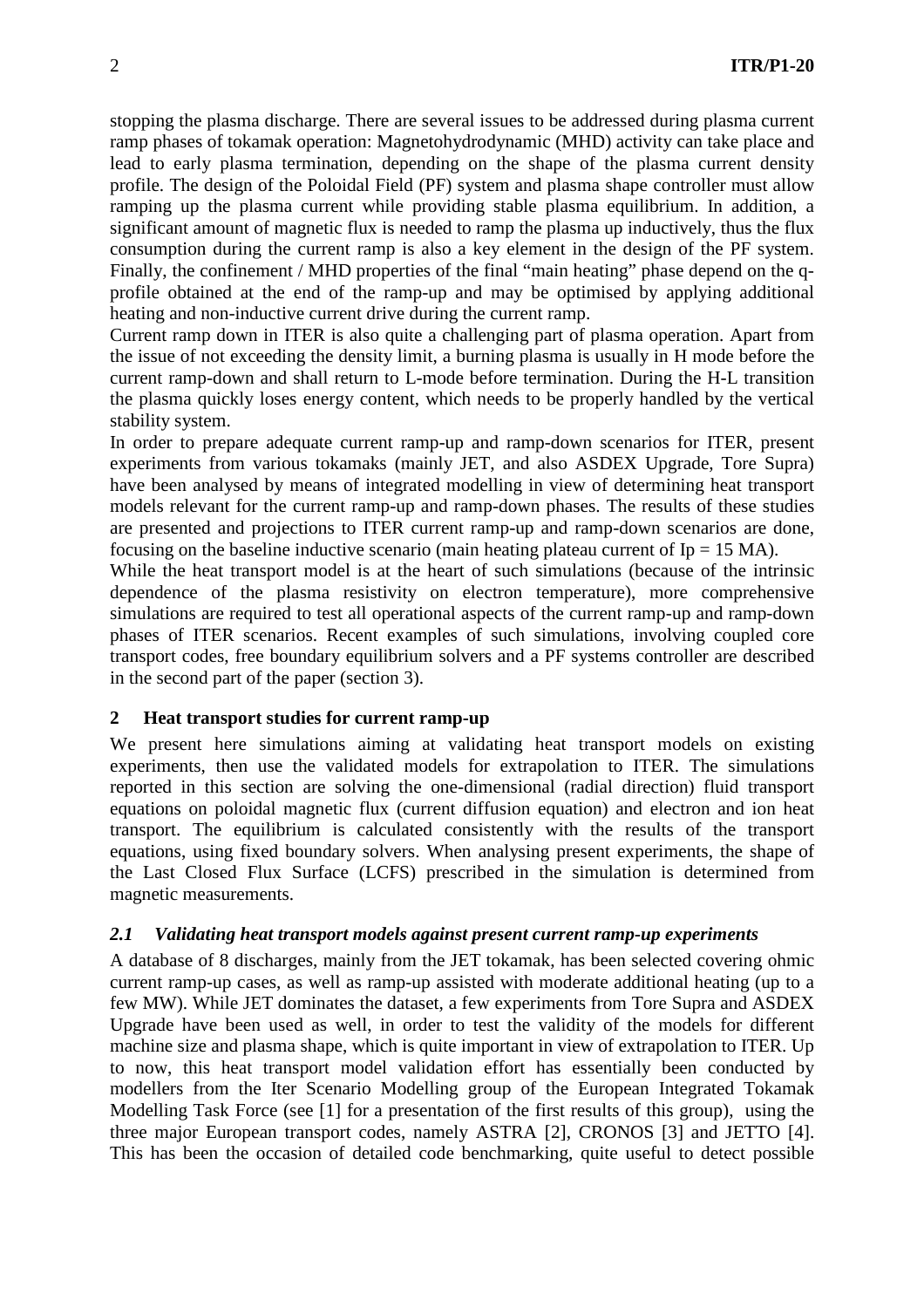mistakes in simulation parameterization and numerical problems, as well as to verify the details of the implementation of the transport models.

The current diffusion and heat transport equations for the electron and ion channels are solved consistently. The electron density profile is prescribed from measurements (Abel inversion of line-integrated interferometer measurements). Flat *Zeff* profile is assumed, with a uniform value of *Zeff* prescribed from Bremsstrahlung measurements. We also prescribe the radiated power profile from Abel inversion of bolometry measurements, when available. Toroidal rotation is not taken into account. As no or moderate NBI power was used plasma rotation is expected to be low and have negligible impact on heat transport.

The internal inductance 0 2 0 2  $(\mu_0 I_p)$ 2  $(3)$  $I_P)^2 R$  $V\langle B \rangle$ *li P P*  $\mu_{_0}$  $=\frac{1}{2} \frac{r}{\sqrt{2}}$  has been chosen as essential parameter / criterion

for validation of the heat transport models in the context of current ramp-up and ramp-down phases (where *V* is the plasma volume,  $I_p$  the plasma current,  $R_0$  the major radius of the plasma and  $\langle \rangle$  denotes average over the whole plasma volume :  $\langle B_P^2 \rangle = 1/V \int B_P^2 dV$  ). This parameter is important from the operational point of view since i) the range of current profile shapes that can be sustained by the Poloidal Field coils can be characterised by an interval of  $li$ ; ii)  $li$  is a key parameter for the vertical instability; iii)  $li$  is also a key parameter for typical Magneto-Hydrodynamical (MHD) activity during the ramp-up.

Being a normalised volume averaged quantity, the internal inductance is strongly weighted by the outer half of the plasma. Therefore details of the current density profile inside mid-radius have a weak impact on the *li* value. The prediction of *li* dynamics depends essentially on the electron temperature profile outside mid-radius. Even if the heat transport model deviates from the *Te* measurements inside mid-radius, or is not accurate on the ion temperature prediction, it may be judged relevant for the prediction of this key operational parameter. The models tested are the following :

- Scaling-based models, using a fixed radial shape  $\chi(\rho, t) = A(t)(1+6 \rho^2 + 80 \rho^{20})$ . The time-dependent factor A(t) is adjusted at each call of the model in order that the plasma thermal energy content *Wth* follows a known scaling expression, namely:  $W_{th} = H\tau_E (P_{loss} - \dot{W}_{th})$ . Two scaling expressions for the energy confinement time  $\tau_E$ have been used : the ITER96-L (L-mode) [5] scaling and the IPB98 (H-mode) scaling [6]. The optimal agreement between experiment and simulations (using *li* and flux consumption as criterion) with this model in our current ramp-up dataset is obtained using either  $H_{96-L} = 0.6$  or  $H_{IPB98} = 0.4$ . Interestingly, the energy confinement time during current ramp-up phases of selected DIII-D and C-MOD discharges (not included in the validation dataset yet) follow approximately the same *H* factors, which strengthens the confidence in this scaling-based approach.
- The empirical Bohm/gyro-Bohm model, in its original L-mode version without magnetic shear dependence [7].
- The Coppi-Tang model [8]
- The GLF23 model [9]

Figures 1-2 present some typical highlights of this comparison of the models to experimental data, which includes both ohmic and discharges with moderate heating during the current ramp-up. In these figures, like in our dataset in general, all models reproduce the *li* dynamics within  $+/-$  0.15. On the JET discharge #71827 the B/gB and GLF23 models are most accurate in Te and li while the scaling-based models tend to overestimate Te in the core. However this behaviour is not general, for the Tore Supra case (Fig. 2) the scaling-based models are the most accurate in terms of electron temperature. As a consequence they are also the most accurate for correlating the time of occurrence of the first sawtooth in experiment and the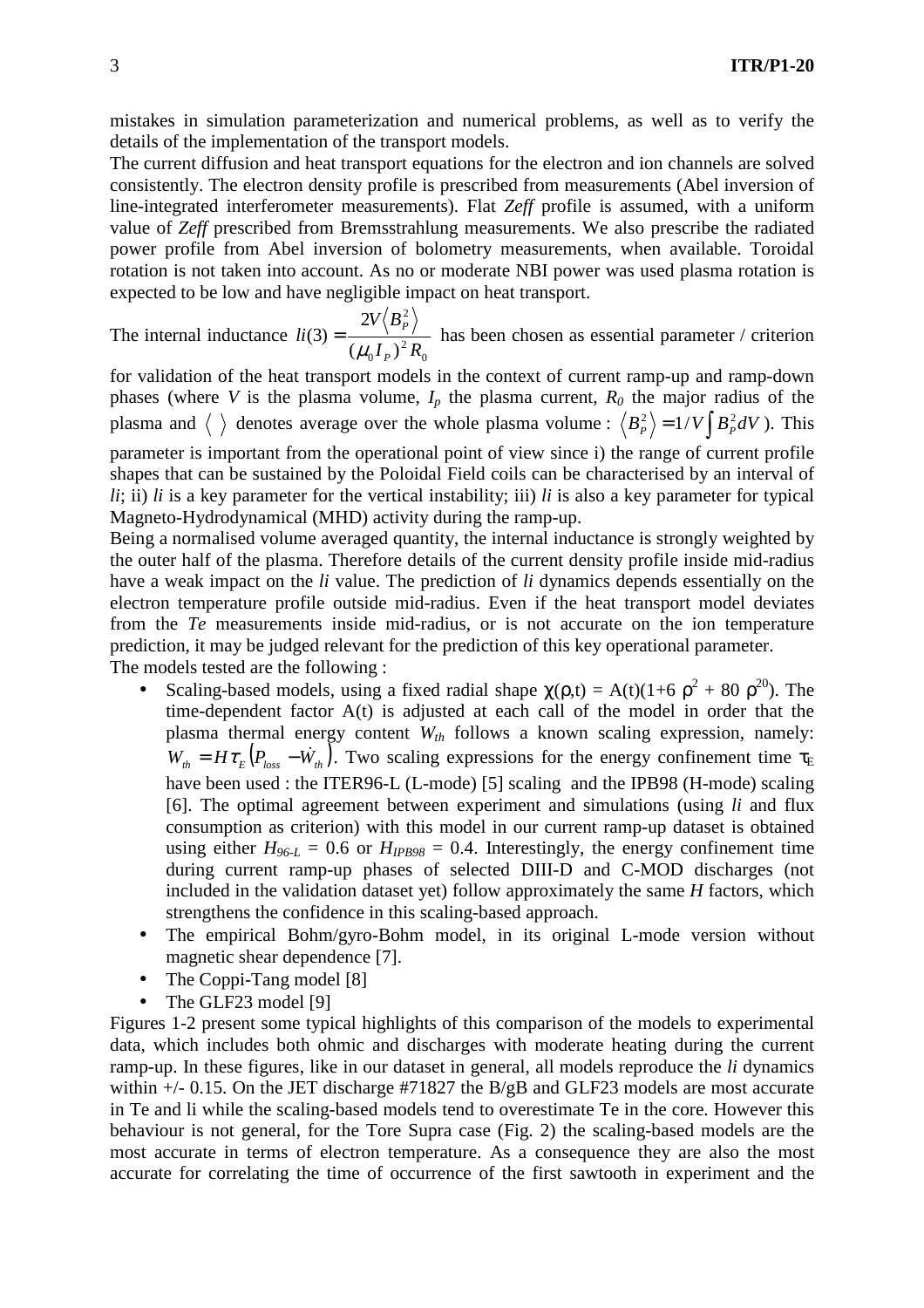occurrence of the  $q = 1$  surface in the simulations (see Table 1). The AUG discharge in our dataset is not reproduced as well by the models so far. The reason is most probably that the outer third of this discharge is impurity dominated (unboronised machine) and a careful treatment of the radiated power must be applied in the simulation. From the JET case (Fig. 1), the Coppi-Tang model grossly overestimates the electron temperature and li. Using the firstprinciple based GLF23 model in the current ramp-up phases is a challenge, in particular because our figure of merit is strongly weighted by what happens in the outer half of the plasma. When applied up to the LCFS, the GLF23 model tends to predict very low level of transport resulting in a sort of pedestal in *Te*, which is not consistent with the experimental data and leads to a strong underestimation of li. This behaviour seems to be general on our dataset. In order to correct this problem, the model has been arbitrarily patched in the region  $0.8 < \rho < 1$  by prescribing a fixed diffusion coefficient  $\chi_e = \chi_i = 8$  m<sup>2</sup>/s. With this patch, GLF23 provides rather accurate li and Te dynamics on the JET shots, though still has problems reproducing the *Te* profile on Tore Supra. The Bohm/gyro-Bohm and scaling-based models remain the most satisfying ones, yielding on our dataset (but the AUG impurity dominated discharge) the correct li dynamics within  $+/- 0.15$ .



Figure 1 : Left : Simulation of the internal inductance dynamics of a JET ohmic shot with several heat transport models. The plasma current is ramped up to 2.5 MA in 10 s. Experimental value (EFIT reconstruction, blue), scaling-based (H<sub>98</sub> = 0.4, red dash), scaling-based (H<sub>L</sub> = 0.6, green triangles), Bohm/gyro-Bohm (black squares), GLF23 (applied only inside  $p = 0.8$  with  $\chi_e = \chi_i = 8$  m<sup>2</sup>/s outside, purple), Coppi-Tang (light blue dash dotted). Right : Electron temperature profile at  $t = 5$  s. Blue circles and crosses indicate experimental measurements (Thomson Scattering and Electron Cyclotron Emission respectively), the other profiles correspond to the models predictions, same colour code as at left.



(500 kW co-ECCD applied at  $\rho = 0.3$  from t = 0.4 s onwards) with several heat transport models. The plasma current is ramped up to 0.9 MA in 1 s. Same colour code as Fig. 1. Right : Electron temperature profile at  $t = 1$  s.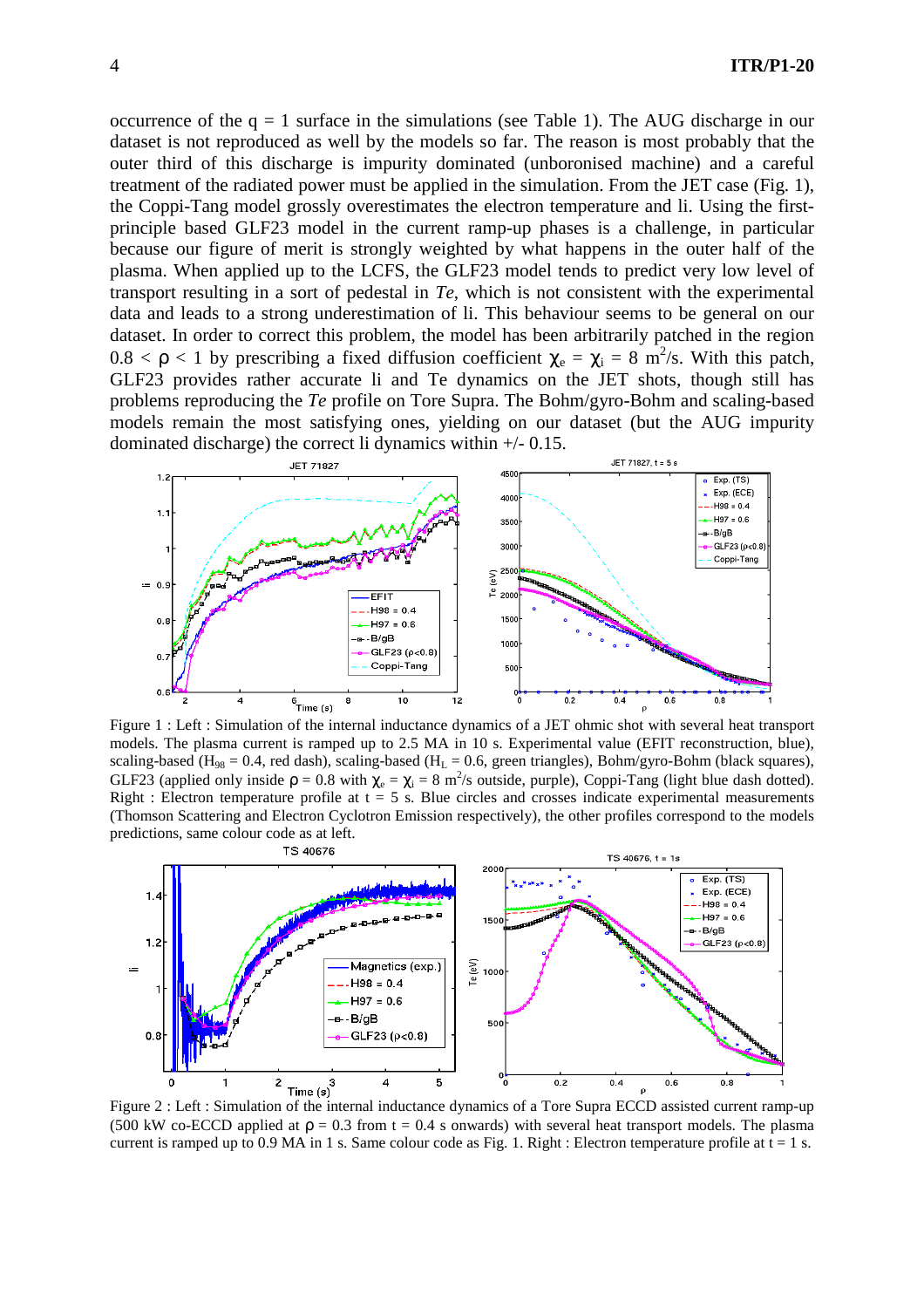|                | Exp. | 恩感 | GLF23           | Scaling<br>$H98 = 0.4$ | Scaling<br>$H97=0.6$ |
|----------------|------|----|-----------------|------------------------|----------------------|
| $t(q = 1)$ [s] | -2.4 |    | - 22. 0<br>-4.0 | ے ۔ے                   | - 7<br>-4.4          |

Table 1: Tore Supra shot #40676. Time of occurrence of the first sawtooth in experiment ( $2<sup>st</sup>$  column) and of occurrence of the  $q = 1$  surface in the simulations with various models.

#### *2.2 Projections to ITER*

Using the most accurate transport models, projections to the ITER current ramp-up phase are carried out. In Figure 3, the electron temperature and safety factor profiles at the end of the current ramp-up (ITER inductive scenario) are displayed, in the case where 20 MW of ECRH are added at mid-radius early in the ramp. Though significant differences between models appear on the electron temperature prediction (in particular inside the ECRH deposition), the final q-profiles reached in the simulation are rather close. The difference between models on the li(3) prediction is also small, of the same order as for the present experiments, i.e.  $+/- 0.1$ . Thus, even in an ITER case with strong and narrow heating source, all selected transport models behave rather similarly in terms of li dynamics and target q-profile, providing a prediction envelope which, for the experimental validation dataset was containing the experimental value.



Figure 3 : Projection of the ITER current ramp-up phase in case 20 MW of ECRH are added at mi-radius early in the ramp (flat-top value Ip = 15 MA reached at  $t = 100$  s). The most accurate heat transport models have been used : scaling-based ( $H_{98} = 0.4$ , red dash), scaling-based ( $H_L = 0.6$ , green triangles), Bohm/gyro-Bohm (black squares), GLF23 (applied only inside  $\rho = 0.8$  with  $\chi_e = \chi_i = 8$  m<sup>2</sup>/s outside, purple). Left: dynamics of the internal inductance. Right : q-profile at the end of the current ramp.

In this case with additional heating during the current ramp-up, all models yield a target qprofile where  $q > 1$  on the whole radius, ideal for e.g. a hybrid scenario. Note that this occurs even if none of the empirical models used here accounts for Internal Transport Barrier (ITB) (the model GLF23 potentially takes ITBs into account but does not trigger one here). When using the CDBM model, which well reproduces a JT-60U reversed-shear discharge [10], ECCD applied at mid-radius during the ITER current ramp-up triggers an ITB, delaying the current penetration inside mid-radius and yielding a strongly reversed target q-profile (Fig. 4).



Figure 4 : Projection of the ITER current ramp-up phase in case 20 MW of ECRH are added at mid-radius early from t = 10 s onwards (flat-top value Ip = 15 MA reached at t = 70 s). The dynamic evolution of plasma expansion is solved by the TSC code with the CDBM transport model. Electron temperature (left) and q-profile (right) at the end of the current ramp.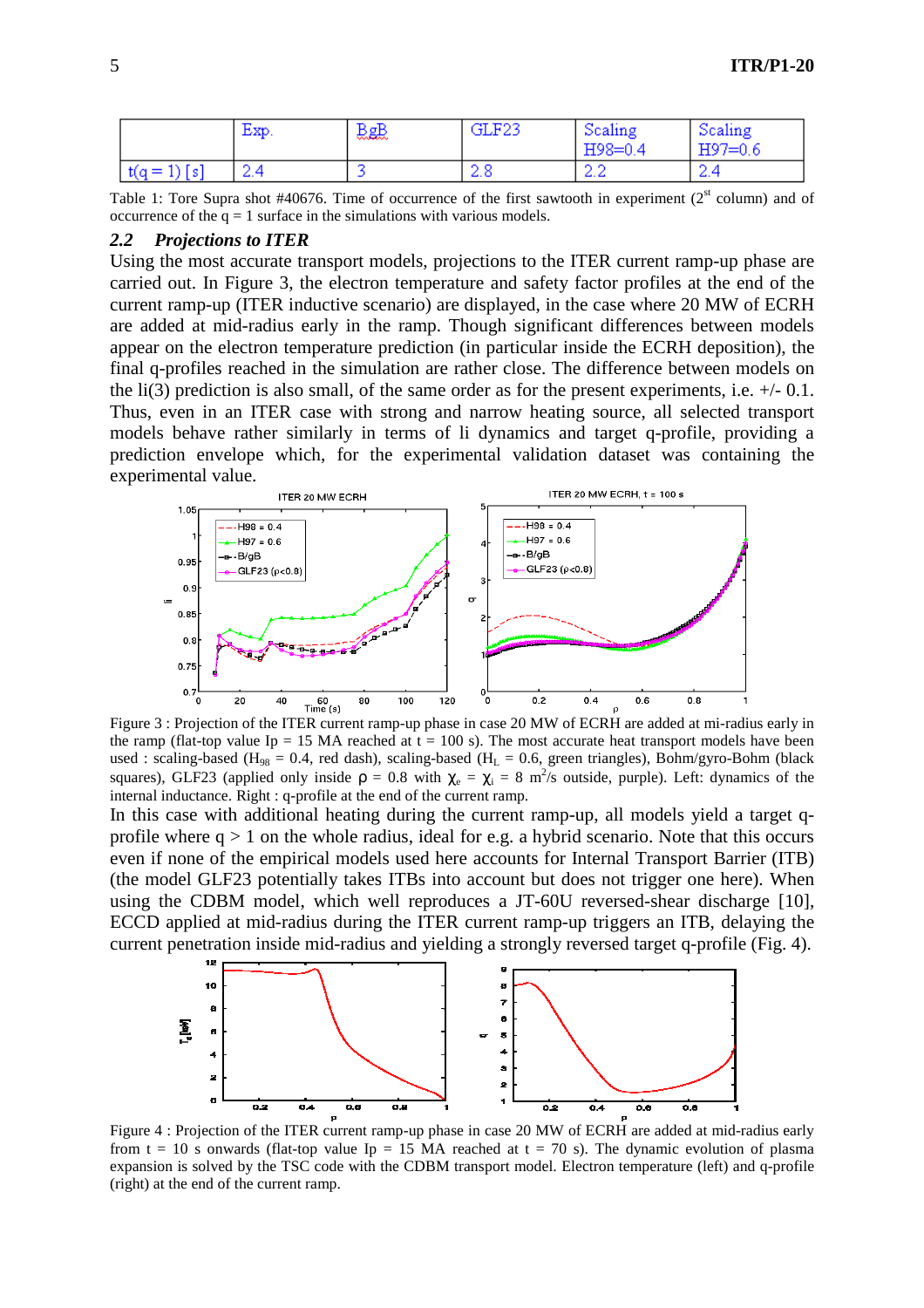Those projections are documented with sensitivity analysis. Indeed the absolute value of li and its dynamics depend on physical parameters that are given when analyzing present experiments but which have to be assumed in case of projection to ITER. These are: effective charge, initial conditions, boundary conditions for the transport equations, plasma shape and last but not least electron density. Figure 5 presents such a sensitivity analysis on *Te*  boundary condition *Tea* and *Zeff* dynamics in the case of an ohmic ITER ramp-up. The impact of the *Tea* variation is relatively small (less than 0.05 in li at the end of the Ip ramp-up), while using high Zeff at the beginning of the current ramp-up makes a quite strong difference in li during the early phase, which eventually disappears at the end of the ramp-up.



Figure 5: Sensitivity analysis in case of an ohmic ITER ramp-up case (flat-top value 15 MA reached at t = 100 s) with the scaling-based model  $H_{98}$  = 0.4. Case 1 (blue): constant Zeff  $= 1.7$ , Tea ramped up from 25 to 250 eV. Case 2 (red): constant Zeff, Tea 25-100 eV. Case 3 (green): Zeff ramped down from 4 to 1.7, Tea 25-250 eV.

# **3 Integrated Simulations of ITER current ramp-down**

Figure 6 illustrates two possible ITER fast current ramp-down scenarios, simulated by the Astra code [11], one with an H-L back transition (left), the other maintaining the plasma in Hmode with the use of higher heating power (right). The main challenge with the H-L back transition is the sudden drop of pressure (see  $\beta_P$  on the figure), which may cause a significant inward shift of the plasma and contact to the wall. Conversely the scenario of plasma termination in H-mode has no significant drop of  $\beta_P$ , but features a large increase of li at the end of the discharge which could cause vertical instability when I<sub>P</sub> reaches 3 MA.



Figure 6: Plasma termination scenarios in L-mode (left), and in H-mode (right), simulated with the Astra code. The fact that the plasma energy content changes so rapidly after the H-L transition points to the importance of a selfconsistent simulation of plasma equilibrium using free boundary

equilibrium solvers, together with the core transport equations and PF systems controller. Figure 7 shows one example of such a simulation carried out with JETTO and CREATE-NL, which was applied to an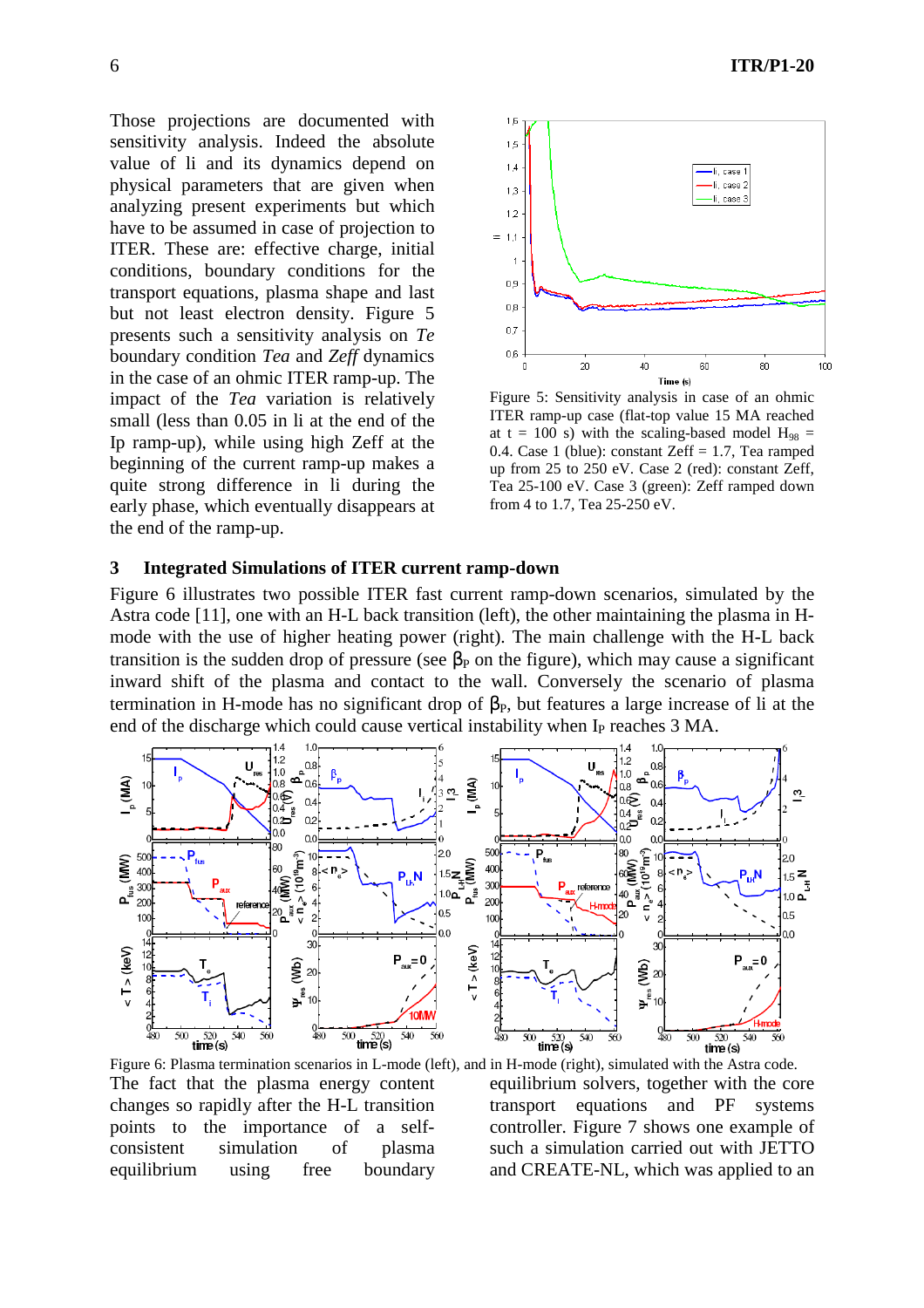extract from Scenario-2 plasma containing both L-H and H-L transitions. Although the presently adopted ITER shape control system can cope with both L-H and H-L transitions, the latter can push plasma onto the inner limiter when the plasma energy content exceeds level of  $W_{th} > 35$ MJ. Successful self-consistent simulation of ITER current ramp-down scenario with DINA-CH coupled to the CRONOS Integrated Modelling code can be found in



Figure 7. From top to bottom: internal inductance (plasma is in L-mode when colour is blue and in Hmode when colour is red), plasma thermal energy content and plasma volume

Together with the plasma current, the plasma density must also be ramp-down without causing excessive divertor power load and while controlling divertor detachment. Using a simple model of edge/core fuelling control, TSC simulations of the ramp-down from ITER burning flat-top were performed on ITER 15MA/200s termination scenario. The TSC, comprised of two-dimensional free boundary plasma equilibria and one-dimensional transport model (CDBM), describes time-evolution of the plasma shape and profile dynamics of the plasma current Ip and temperature as well as density. The plasma density was controlled by feedback on neutral gas puff from the edge and core fuelling like pellet injection. Two rampdown scenarios have been studied, one keeping the edge/core fuelling control invariant  $(f_{edge/core} = 0.8,$  Figure 8 left), in the other  $f_{edge/core}$  is ramped down linearly from 0.8 at 500 sec to 0.0 (totally core fuelling) at  $t = 600$  s (Figure 8 right). Time-evolution of divertor neutral pressure p0 was solved by 0-dimensional model of coming and going of plasma particle, accumulation and pumping-out dynamics of fuelling gas. The H-L mode transition was forced at 600 sec. Figure 8 shows the dynamics of some of the SOL/divertor parameters, which are quite different depending on the fuelling scenario. It thus follows that edge/core fuelling control during the termination of ITER discharge is a key operating instruction for a slow and safe density ramp-down from high-Q burning flat-top.



Figure 8: Left : Simulation of the divertor power load  $q_{pk}$ , the normalized neutral pressure  $\mu$  and the divertor neutral pressure  $p_0$ , keeping the edge/core fuelling control invariant ( $f_{\text{edgecore}} = 0.8$ ). Right after H-L transition at 600 sec, the operating point of inner divertor becomes strongly detached ( $\mu$  >> 1). Right : Simulation of  $q_{pk}$ ,  $\mu$ and  $p_0$ , changing  $f_{edgecore}$  from 0.8 at 500 sec to 0.0 (totally core fuelling) at 600 sec. Even after H-L transition, the operating point of inner divertor remains attached in "regime A"  $(\mu < 1)$ , though a higher heat pulse more than  $10 \text{ MW/m}^2$  arises at the H-L transition.